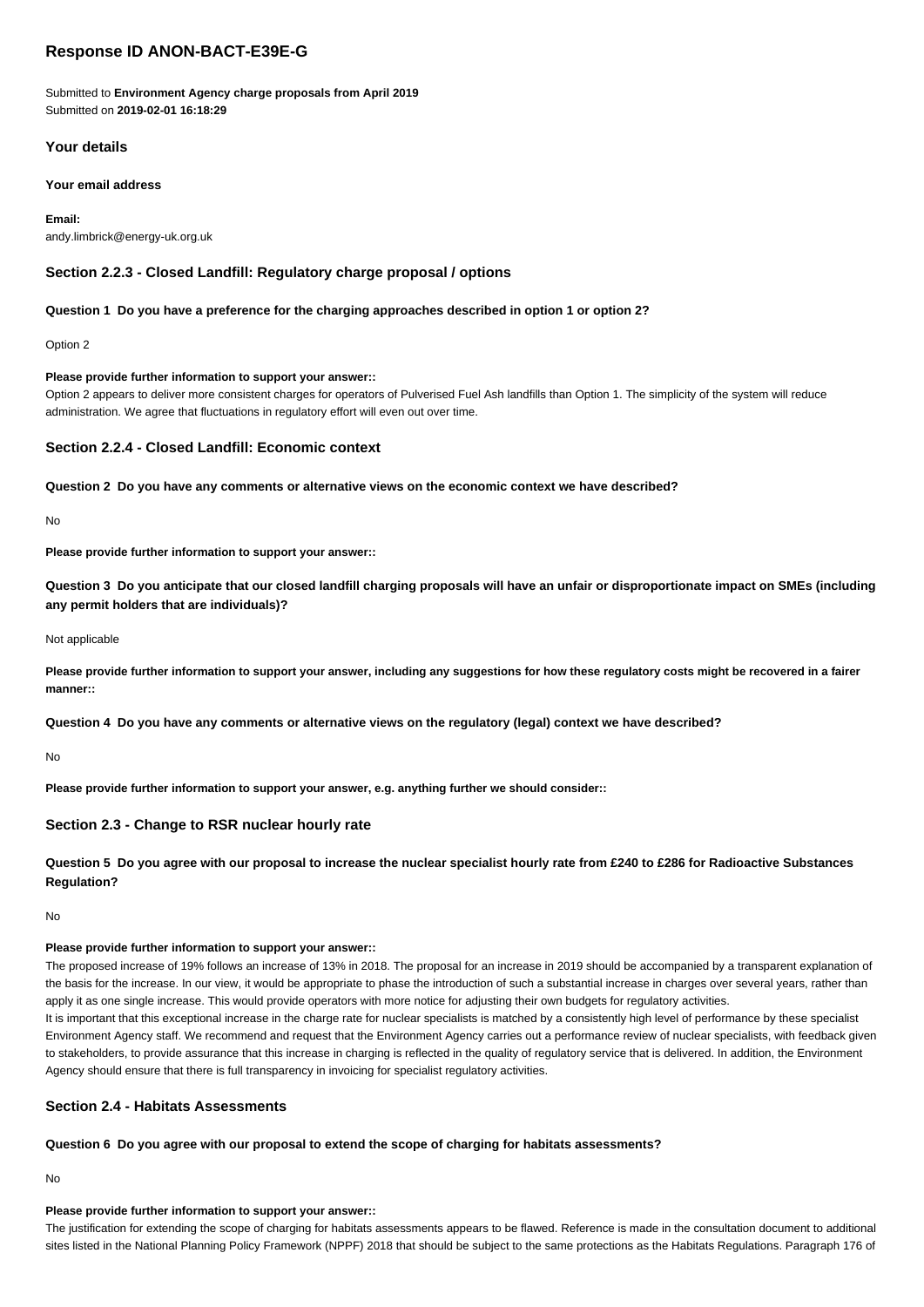the NPPF makes no mention of Sites of Special Scientific Interest or Marine Conservation Zones.

## **Section 2.5 - Hazardous and Non-Hazardous Waste Installations Application Charges**

**Question 7 Do you agree with our proposal to introduce new application charges for hazardous and non-hazardous waste installations?**

Yes

**Please provide further information to support your answer::**

## **Section 2.7 - Other changes to the EP Regulations Charging Scheme**

**Question 8 Do you agree with our proposal to make the specified changes to the EP Regulations charging scheme?**

Yes

**Please provide further information to support your answer::**

## **Section 2.9 - Public Participation Statement**

**Question 10 Do you agree with our assessment of the impact on application charges of changes to the High Public Interest criteria set within our Public Participation Statement?**

Don't know

**Please provide further information to support your answer::** We have not reviewed the separate consultation addressing the update of the Public Participation Statement.

## **Section 3 - Change to charges for PCB regulation**

**Question 11 Which of the following three charging bands are relevant to you? (Please select "Don't know" if you are unsure which of the three bands are relevant to you, or "Not applicable" if you are not responding on behalf of an operator involved with PCB-contaminated equipment).**

Not applicable

**Please provide further information to support your answer::**

**Question 12 Do you agree with our proposal to move from the existing single charge of £155 to the three banded charges of £2,905, £3,983 and £7,785 to fully fund our domestic and international regulatory obligations?**

#### Don't know

## **Please provide further information to support your answer::**

Regulatory obligations may have to be reviewed in the context of the European Commission's proposal for a revised Regulation on Persistent Organic Pollutants, which is currently subject to trilogue discussions between the European Commission, Parliament and Council. Until the outcome of that process is known, it is not possible to comment on the proposed increase in charges.

### **Section 4 - Water Abstraction: Dee and Wye Standard Unit Charge**

**Question 13 Do you agree with our proposal to increase the Dee and Wye Standard Unit Charge?**

Not applicable

**Please provide further information to support your answer::**

## **Section 5 - Amendments to EU ETS**

### **Question 14 Do you agree with our proposal to amend the EU ETS charging scheme to include an abatement provision?**

Yes

**Please provide further information to support your answer::**

### **Section 6 - Amendments to Waste (Miscellaneous) Charges Scheme**

### **Question 15 Do you agree with our proposal to amend the Waste (Miscellaneous) charging scheme?**